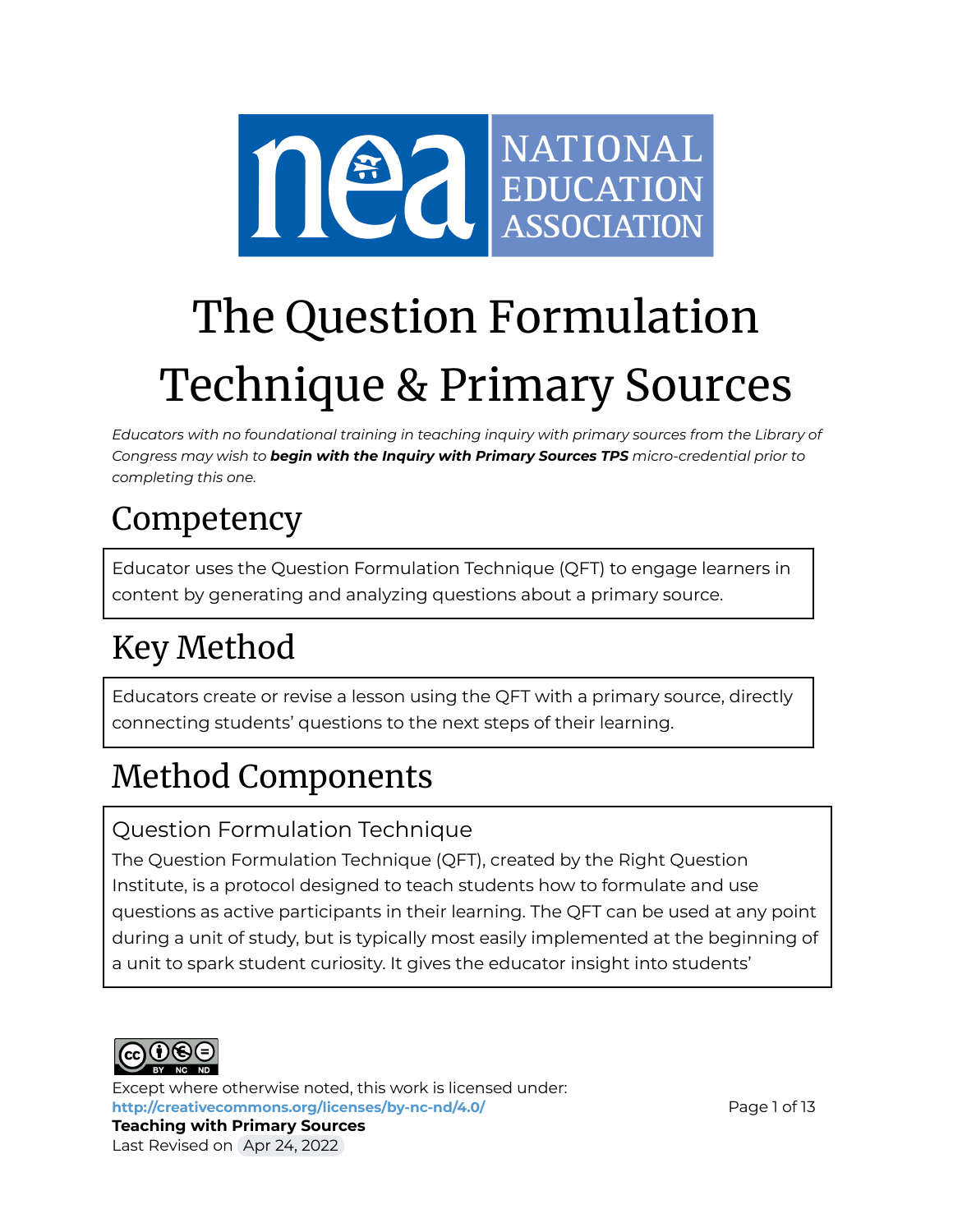background knowledge and thoughts about the Question Focus (QFocus), a prompt used to start the question generating process.

# The QFT, on one slide...



The educator, as facilitator of the QFT, must follow four guidelines:

- 1. Monitor student adherence to the process,
- 2. Do not give examples,
- 3. Do not get pulled into group discussion, and
- 4. Acknowledge all contributions equally.

### Primary Sources & the QFT

The Library of [Congress](https://www.loc.gov/programs/teachers/getting-started-with-primary-sources/) describes primary sources as "the raw materials of history — original documents and objects that were created at the time under study." Primary sources promote curiosity on multiple levels, pertaining to the primary source itself, its creator, and its context. Using a primary source as the QFocus invites students to interact with history directly and on a human level. The primary source bridges the present with the past, giving students a new perspective through which they can engage with and examine a topic.

# Supporting Rationale and Research



Except where otherwise noted, this work is licensed under: <http://creativecommons.org/licenses/by-nc-nd/4.0/> **Page 2 of 13**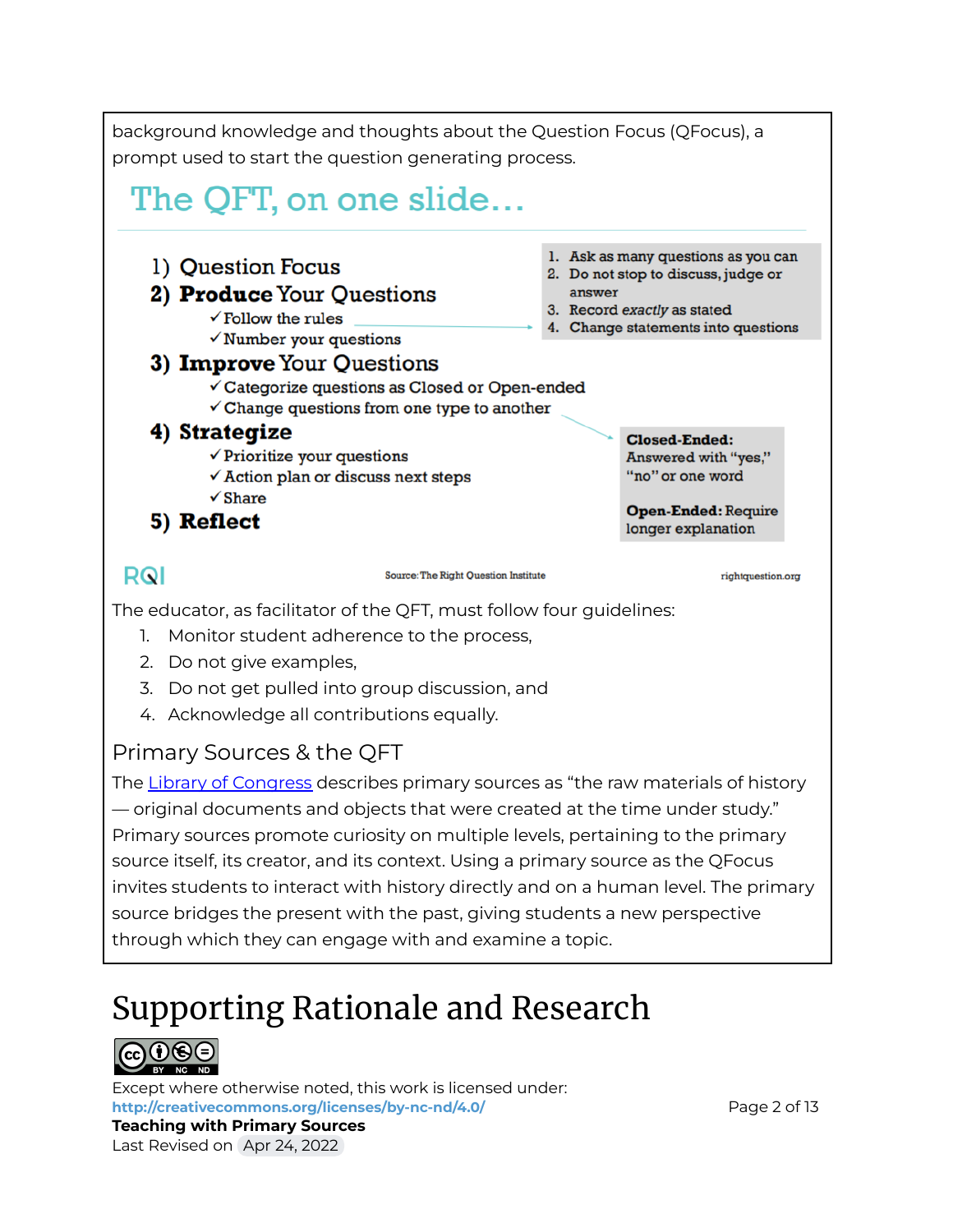### Question Formulation Technique

Rothstein, D., and Santana, L. *Make just one change: Teach students to ask their own questions,* Harvard Education Press, 2017.

Minigan, Andrew P., et. al. Stimulating and Sustaining Inquiry with Students' Questions, Social Education, Vol. 81, No. 5, 2017, pp. 269-272. <https://rightquestion.org/downloads/1143/>

### Primary Sources

Beyond Typescript and Photographs: Using Primary Sources in Different Formats, Teaching with Primary Sources Quarterly , Vol. 4, No. 2, Fall 2011, pp. 2-4. [https://www.loc.gov/static/programs/teachers/about-this-program/teaching-with](https://www.loc.gov/static/programs/teachers/about-this-program/teaching-with-primary-sources-partner-program/documents/ps_formats.pdf)[primary-sources-partner-program/documents/ps\\_formats.pdf](https://www.loc.gov/static/programs/teachers/about-this-program/teaching-with-primary-sources-partner-program/documents/ps_formats.pdf)

### Resources

Question Formulation Technique

Assessing [Facilitation](https://rightquestion.org/resources/assessing-facilitation-of-the-qft/) of the QFT - Right Question Institute (free registration required to access)

[Experiencing](https://rightquestion.org/resources/experiencing-the-qft/) the QFT - Right Question Institute (free registration required to access)

QFT Timing Guide, Right [Question](https://rightquestion.org/resources/qft-timing-guide/) Institute (free registration required to access)

Steps of the QFT & Video Guide - Right [Question](https://rightquestion.org/resources/steps-of-the-question-formulation-technique-qft-video-guide/) Institute (free website registration required to access)

Tips for Making the QFT Work Well for All Students - Right [Question](https://rightquestion.org/resources/tips-making-the-qft-work-well-for-all-students/) Institute (free website registration required to access)

### Primary Sources

Free to Use and Reuse Sets | Library of [Congress](https://www.loc.gov/free-to-use/)

Library of [Congress](https://www.loc.gov/programs/teachers/classroom-materials/primary-source-sets) Primary Source Sets



Except where otherwise noted, this work is licensed under: <http://creativecommons.org/licenses/by-nc-nd/4.0/><br> **Page 3 of 13**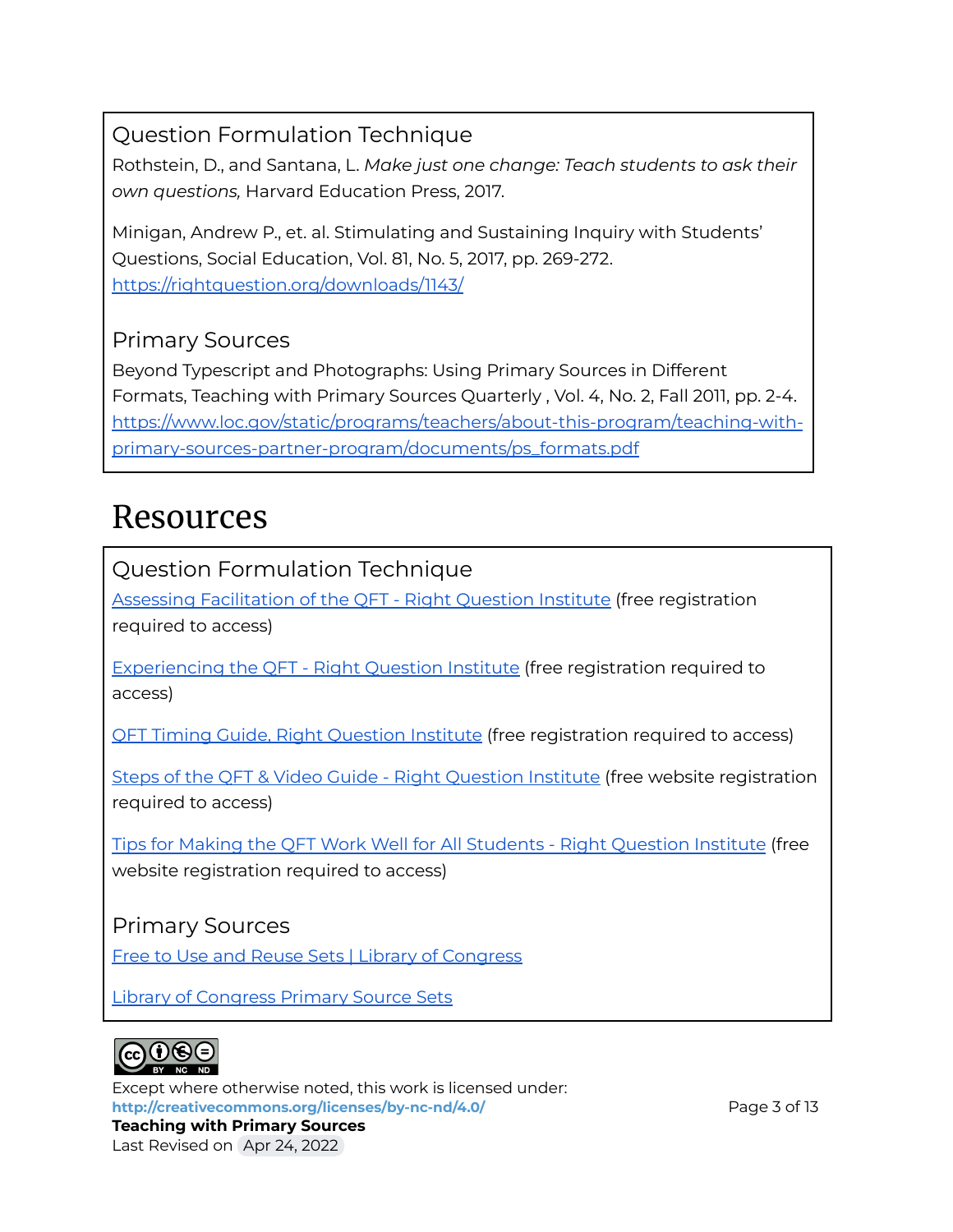[Theme-based](https://primarysourcenexus.org/primary-source-collections/themed-based-resources/) Resources - Citizen U Primary Source Nexus

Primary Sources & the QFT

**D** The QFT for Primary Source Learning in a Los Angeles [Classroom](https://youtu.be/zFT0jsCe9R8) (14:47) minutes)

[Teaching](https://primarysourcenexus.org/2021/04/teaching-now-qft-with-a-primary-source/) Now: QFT with a Primary Source

**D** Teaching Students to Ask Their Own Primary Source [Questions](https://youtu.be/TPvxNoMBMVg) (4:15 minutes)

Teaching With Primary Sources Lesson [Snapshots](https://rightquestion.org/resources/qft-primary-source-lesson-snapshots/) - Right Question Institute (requires free registration to access)

■ Webinar: [Introduction](https://youtu.be/BaOhMFKCDQ4) to the Question Formulation Technique (QFT) for Prima... (27:10 minutes)

Using the Question [Formulation](https://www.ebsco.com/blogs/ebscopost/using-question-formulation-technique-guide-primary-source-learning) Technique to Guide Primary Source Learning

### Submission Guidelines & Evaluation Criteria

*To earn this micro-credential, you must receive a passing score in Parts 1 and 3, and receive proficiency for all components in Part 2.*

### Part 1. Overview

(250-500 words)

*Please copy and paste the following contextual prompts and questions into a document. Respond to them without including any identifying information.*

- 1. List the grade(s) and subject(s) that you teach, along with general information about class composition. Describe how you and your school use primary sources in classroom learning.
- 2. Describe your students' current comfort level with asking questions.



Except where otherwise noted, this work is licensed under: **<http://creativecommons.org/licenses/by-nc-nd/4.0/>** Page 4 of 13 **Teaching with Primary Sources** Last Revised on Apr 24, 2022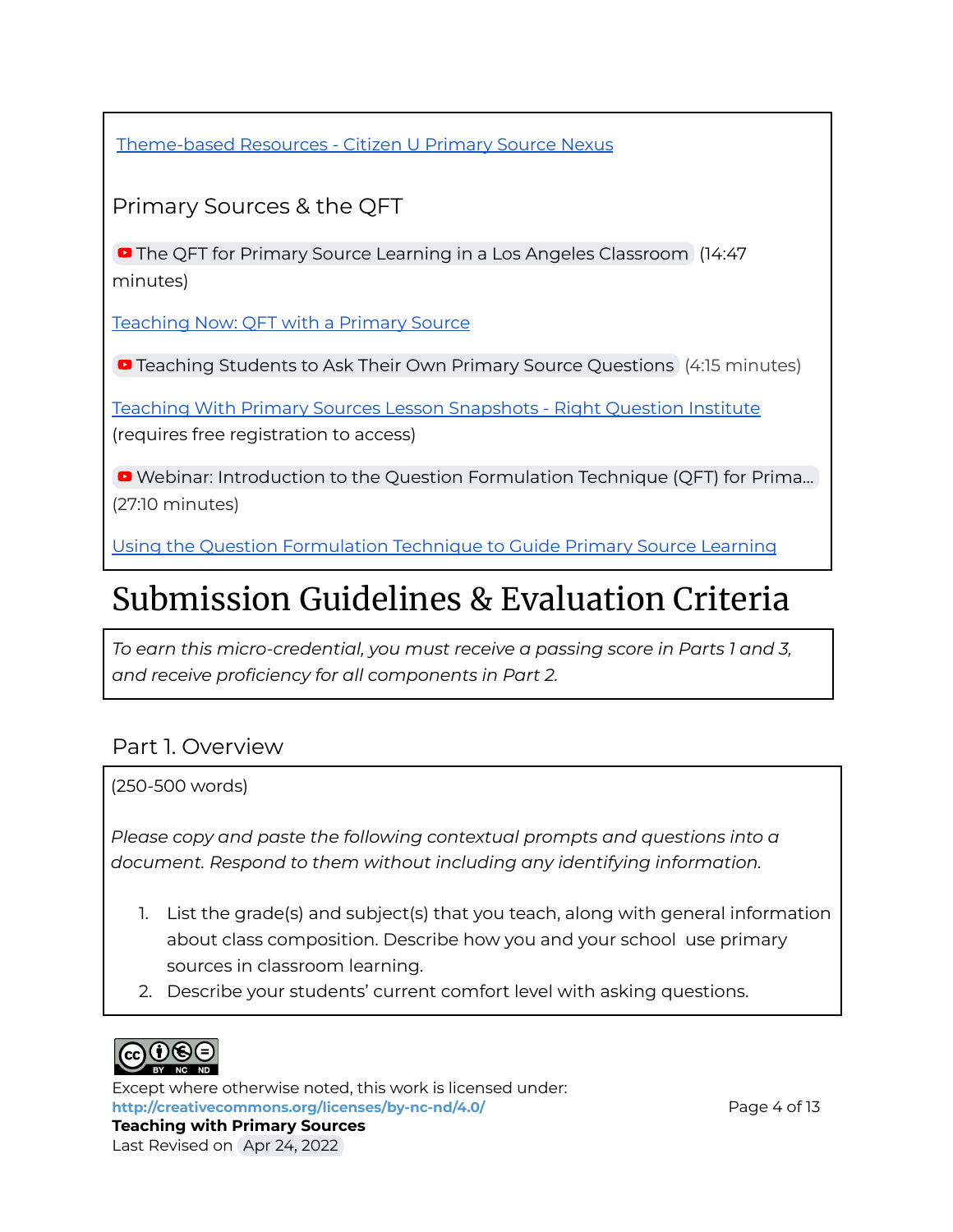- 3. Identify the types of questioning techniques you typically use in the classroom. Describe the successes and challenges you have found with their use.
- 4. What do you understand about the QFT?
- 5. Why did you choose to pursue the Primary Sources and the Question Formulation Technique micro-credential?

**Passing:** Responses provide reasonable and accurate information that justifies the reason for choosing this micro-credential to address the specific needs of both educator and students. Responses should also include areas of instruction that could be enhanced through the use of the QFT with a primary source. All questions must be answered fully.

### Part 2. Artifacts

*To earn this micro-credential, please submit the following four artifacts as evidence of your competency in this area. Please do not include any identifying information for you or your students.*

**Artifact 1: Primary Source QFT Lesson Planning Workbook** Download or make a copy of the Primary Source QFT Lesson Planning [Workbook.](https://docs.google.com/document/d/1zrMxnvZbgpgCyNiFElAM4XUd1JH9Ou-OXEIcvpcSpwo/view) Follow the [instructions](https://docs.google.com/document/d/1zrMxnvZbgpgCyNiFElAM4XUd1JH9Ou-OXEIcvpcSpwo/view) in it to complete the document.

(See rubric for specific requirements.)

Upload your completed lesson workbook.

#### **Artifact 2: Primary Source QFT Lesson Plan**

Download or make a copy of the **Primary Source QFT Lesson Plan [template](https://docs.google.com/document/d/1wC6QFhgcAVg_Fvxwj3dKi6v5VbUVgLMoj4h3DoOyeLM/edit?usp=sharing)** (see [completed](https://docs.google.com/document/d/1bYJBDk2JMiI9AYo9Ij9EyMdfwvyd7d4Vche-_mqJpQY/view) example). Follow the instructions in it to complete the document, using your Primary Source QFT Lesson Workbook to help you.

(See rubric for specific requirements.)



Last Revised on Apr 24, 2022

Except where otherwise noted, this work is licensed under: **<http://creativecommons.org/licenses/by-nc-nd/4.0/>** Page 5 of 13 **Teaching with Primary Sources**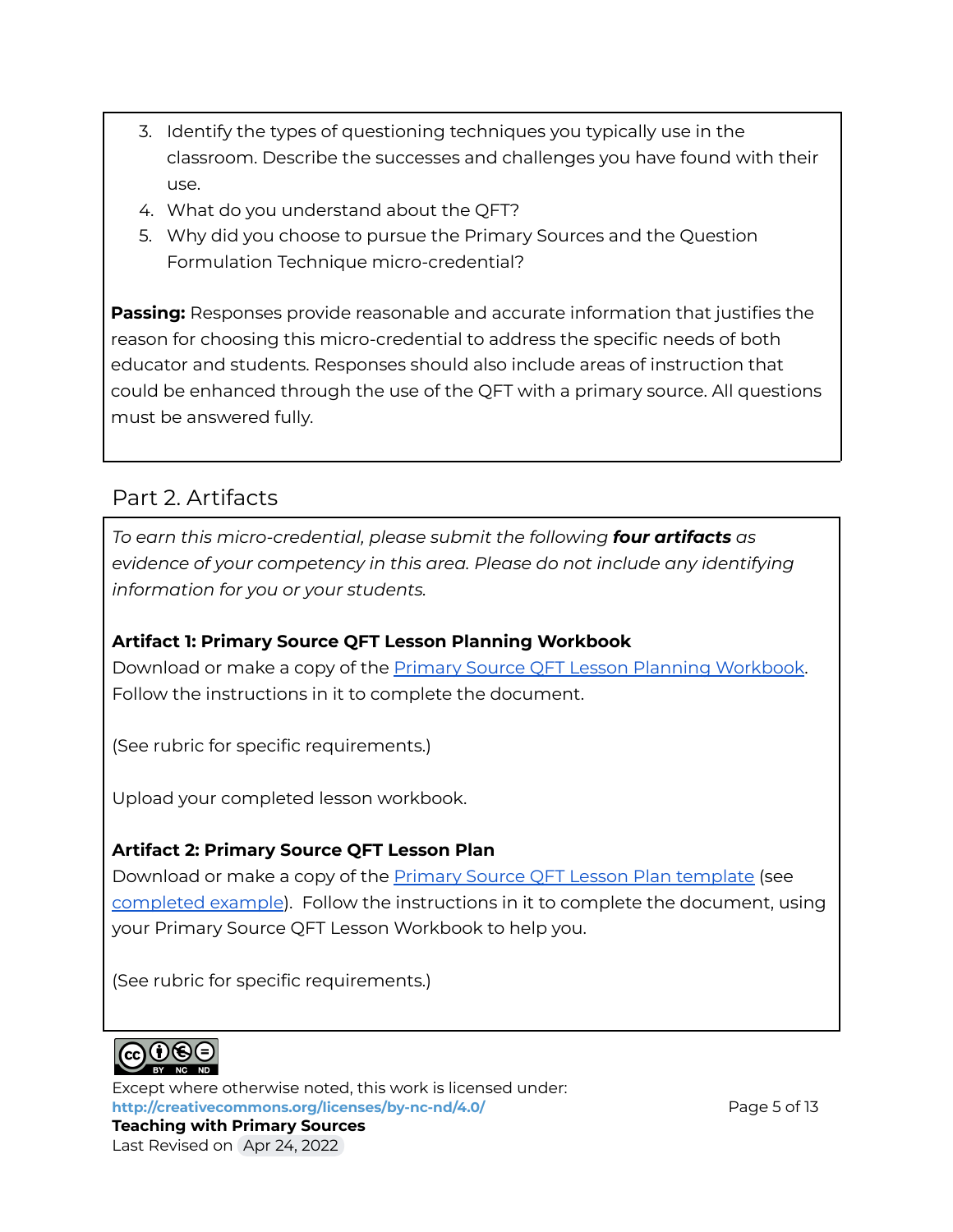Upload your completed lesson plan template.

#### **Artifact 3: Primary Source QFT Lesson Evidence Option 1**

Implement the Question Focus and QFT Reflection sections of your QFT Lesson Plan with students. In your evidence document, include the following:

- 1. Either pictures of 10-12 students' questions or a transcription of their questions.
- 2. Either pictures or transcriptions of a reflection on the process from 5-6 students.

#### **Option 2**

If you aren't able to implement the lesson with students, enlist two colleagues who can help by asking questions about your QFocus and reflection on the process. In your evidence document, include the following:

- 1. Either pictures of 10-12 colleagues' questions or a transcription of their questions.
- 2. Either pictures or transcriptions of each colleague's reflection on the process.

(See rubric for specific requirements.)

Upload your completed QFT evidence document.

#### **Artifact 4: Primary Source QFT Lesson Analysis**

After reviewing student or colleague questions and reflections, download or make a copy of the Primary Source QFT Analysis [template](https://docs.google.com/document/d/1aCE9zJOu08OAFAlSQ8sCQVdwNbAg6Yu7acTlTeQwp5c/view) and use it to discuss the efficacy of the QFT for your intended teaching/learning objectives.

(See rubric for specific requirements.)

Upload your completed Primary Source QFT Analysis document.

Part 2. Rubric



Except where otherwise noted, this work is licensed under: **<http://creativecommons.org/licenses/by-nc-nd/4.0/>** Page 6 of 13 **Teaching with Primary Sources** Last Revised on Apr 24, 2022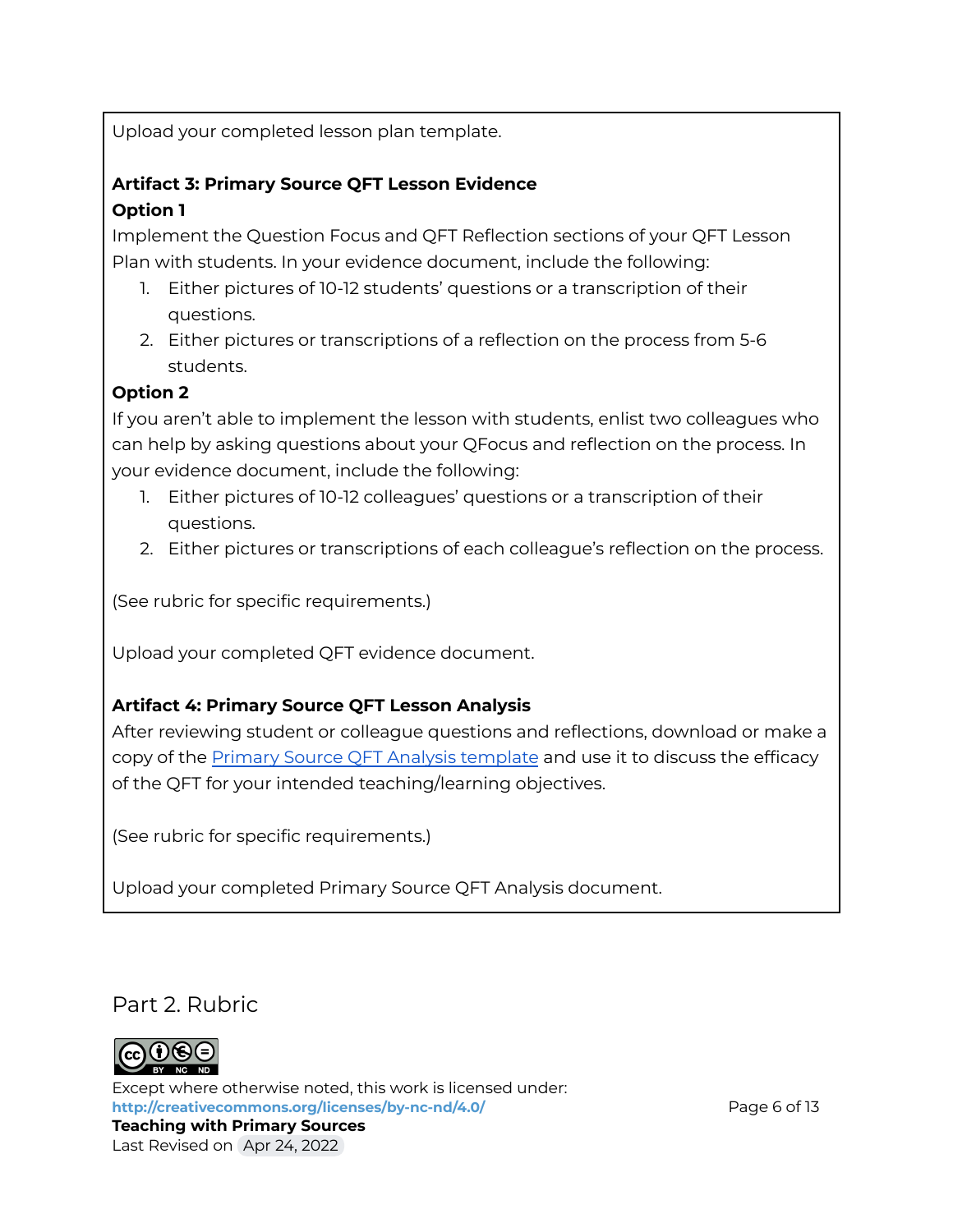|                                                                                     | <b>Proficient</b>                                                                                                                                                                                                                                                                                  | <b>Basic</b>                                                                                                                                                                                                                                                                | <b>Developing</b>                                                                                                                                                                                                                                                                                          |
|-------------------------------------------------------------------------------------|----------------------------------------------------------------------------------------------------------------------------------------------------------------------------------------------------------------------------------------------------------------------------------------------------|-----------------------------------------------------------------------------------------------------------------------------------------------------------------------------------------------------------------------------------------------------------------------------|------------------------------------------------------------------------------------------------------------------------------------------------------------------------------------------------------------------------------------------------------------------------------------------------------------|
| <b>Artifact 1:</b>                                                                  | Lesson workbook is at                                                                                                                                                                                                                                                                              | Lesson workbook is                                                                                                                                                                                                                                                          | Lesson workbook is                                                                                                                                                                                                                                                                                         |
| <b>Primary</b><br><b>Source QFT</b><br>Lesson<br><b>Planning</b><br><b>Workbook</b> | least 9-10 pages and<br>each of the prompts<br>in the sections listed<br>below were<br>completed:<br>I. Lesson Context<br>and Purpose (2)<br>prompts)<br>II. Lesson Procedure<br>(3 prompts)<br>III. QFocus Design (7<br>prompts)<br>IV. Use of<br>Student-generate<br>d Questions (2)<br>prompts) | at least 9 pages and<br>some of the<br>prompts in the<br>sections listed<br>below were not<br>completed:<br>I. Lesson Context<br>and Purpose (2)<br>prompts)<br>II. Lesson<br>Procedure (3<br>prompts)<br>III. QFocus Design<br>(7 prompts)<br>IV. Use of<br>Student-genera | less than 9 pages<br>and several of the<br>prompts in the<br>sections listed below<br>were not completed:<br>I. Lesson Context<br>and Purpose (2)<br>prompts)<br>II. Lesson Procedure<br>(3 prompts)<br>III. QFocus Design (7<br>prompts)<br>IV. Use of<br>Student-generate<br>d Questions (2)<br>prompts) |
|                                                                                     | V. QFT Tailoring (3<br>prompts)<br>VI. QFT Facilitation (2<br>prompts)                                                                                                                                                                                                                             | teded Questions<br>(2 prompts)<br>V. QFT Tailoring (3<br>prompts)<br>VI. QFT Facilitation                                                                                                                                                                                   | V. QFT Tailoring (3<br>prompts)<br>VI. QFT Facilitation (2<br>prompts)                                                                                                                                                                                                                                     |
|                                                                                     |                                                                                                                                                                                                                                                                                                    | (2 prompts)                                                                                                                                                                                                                                                                 |                                                                                                                                                                                                                                                                                                            |



Except where otherwise noted, this work is licensed under: **<http://creativecommons.org/licenses/by-nc-nd/4.0/>** Page 7 of 13 **Teaching with Primary Sources** Last Revised on Apr 24, 2022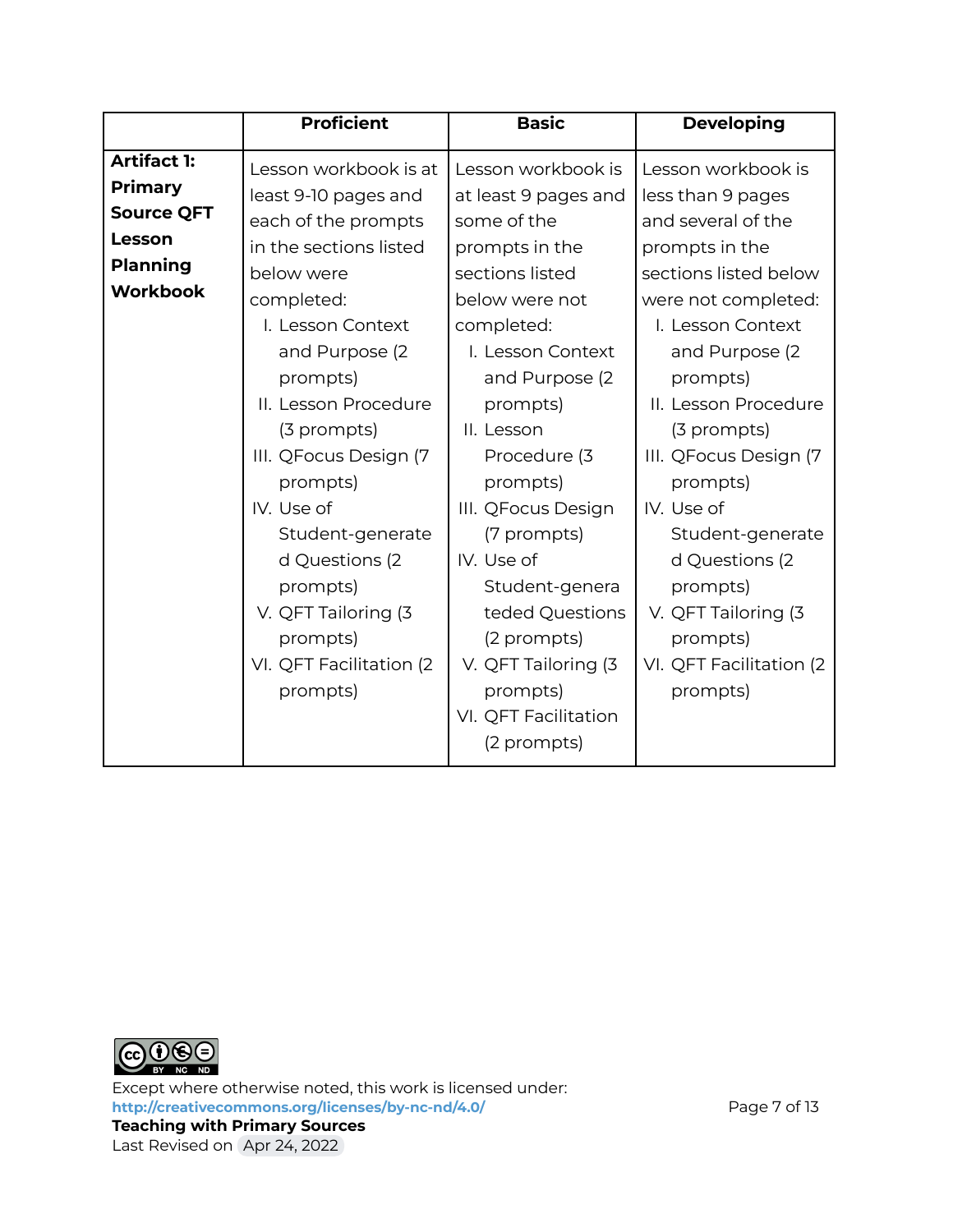| Artifact 2:        | Lesson plan (1-2                    | Lesson plan (1-2        | Lesson plan is less      |
|--------------------|-------------------------------------|-------------------------|--------------------------|
| <b>Primary</b>     | pages) includes all of              | pages) includes         | than I page and          |
| <b>Source QFT</b>  | the following:                      | most of the             | includes some of the     |
| <b>Lesson Plan</b> | Lesson Title<br>$\bullet$           | following:              | following:               |
|                    | Grade(s)<br>$\bullet$               | Lesson Title            | Lesson Title             |
|                    | Subject                             | Grade(s)                | Grade(s)                 |
|                    | Context &<br>$\bullet$              | Subject<br>$\bullet$    | Subject<br>$\bullet$     |
|                    | Purpose: presents                   | Context &<br>$\bullet$  | Context &                |
|                    | the lesson                          | Purpose:                | Purpose: presents        |
|                    | content/topic and                   | presents the            | the lesson               |
|                    | teaching/learning                   | lesson                  | content/topic and        |
|                    | objectives                          | content/topic           | teaching/                |
|                    | Tailoring<br>$\bullet$              | and teaching/           | learning                 |
|                    | Instructions:                       | learning                | objectives               |
|                    | presents any                        | objectives              | Tailoring                |
|                    | adaptations or                      | Tailoring<br>$\bullet$  | Instructions:            |
|                    | tailoring to the                    | Instructions:           | presents any             |
|                    | standard QFT                        | presents any            | adaptations or           |
|                    | process or to the                   | adaptations or          | tailoring to the         |
|                    | categorization,                     | tailoring to the        | standard QFT             |
|                    | prioritization, or                  | standard QFT            | process or to the        |
|                    | reflection                          | process or to the       | categorization,          |
|                    | instructions                        | categorization,         | prioritization, or       |
|                    | <b>Question Focus:</b><br>$\bullet$ | prioritization, or      | reflection               |
|                    | lists one primary                   | reflection              | instructions             |
|                    | source from the                     | instructions            | Question Focus:          |
|                    | <b>Library of</b>                   | Question Focus:         | lists one primary        |
|                    | <b>Congress digital</b>             | lists one primary       | source from the          |
|                    | collections,                        | source from the         | Library of               |
|                    | Chronicling                         | Library of              | <b>Congress digital</b>  |
|                    | <b>America: Historic</b>            | <b>Congress digital</b> | collections,             |
|                    | American                            | collections,            | Chronicling              |
|                    | <b>Newspapers</b>                   | Chronicling             | <b>America: Historic</b> |
|                    | pages, or the                       | America:                | <b>American</b>          |

 $CDQO$ 

Except where otherwise noted, this work is licensed under: <http://creativecommons.org/licenses/by-nc-nd/4.0/><br>
Page 8 of 13 **Teaching with Primary Sources** Last Revised on Apr 24, 2022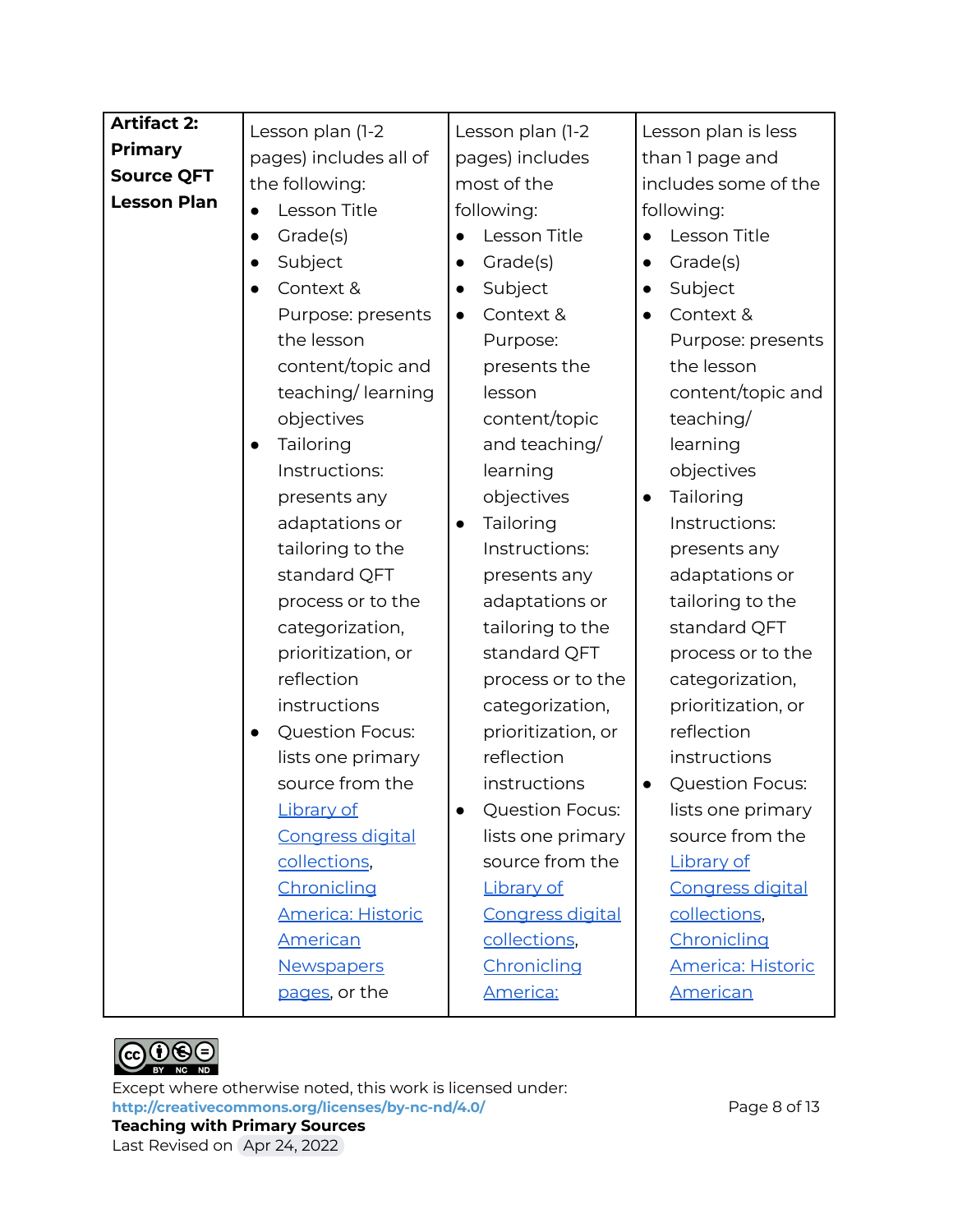| <b>American Archive</b>  | <b>Historic</b>                     | Newspapers              |
|--------------------------|-------------------------------------|-------------------------|
| of Public                | <u>American</u>                     | pages, or the           |
| Broadcasting             | <b>Newspapers</b>                   | <b>American Archive</b> |
| QFocus Choice:           | pages, or the                       | of Public               |
| provides a brief         | <b>American</b>                     | Broadcasting            |
| description of the       | <b>Archive of</b>                   | QFocus Choice:          |
| reason for               | <b>Public</b>                       | provides a brief        |
| choosing the             | <b>Broadcasting</b>                 | description of the      |
| identified primary       | QFocus Choice:<br>$\bullet$         | reason for              |
| source                   | provides a brief                    | choosing the            |
| <b>QFT Reflection:</b>   | description of                      | identified primary      |
| lists the 2              | the reason for                      | source                  |
| reflection               | choosing the                        | <b>QFT Reflection:</b>  |
| questions to ask         | identified                          | lists the 2             |
| QFT participants         | primary source                      | reflection              |
| Lesson Procedure:        | <b>QFT Reflection:</b><br>$\bullet$ | questions to ask        |
| presents the             | lists the 2                         | QFT participants        |
| sequence of              | reflection                          | Lesson                  |
| learning activities      | questions to ask                    | Procedure:              |
| before, during,          | QFT participants                    | presents the            |
| and after the QFT        | Lesson<br>$\bullet$                 | sequence of             |
| Next Steps:<br>$\bullet$ | Procedure:                          | learning activities     |
| describes how            | presents the                        | before, during,         |
| student questions        | sequence of                         | and after the QFT       |
| will be used after       | learning                            | Next Steps:             |
| the QFT to drive         | activities before,                  | describes how           |
| subsequent               | during, and after                   | student questions       |
| learning                 | the QFT                             | will be used after      |
|                          | Next Steps:<br>$\bullet$            | the QFT to drive        |
|                          | describes how                       | subsequent              |
|                          | student                             | learning                |
|                          | questions will                      |                         |
|                          | be used after                       |                         |
|                          | the QFT to drive                    |                         |
|                          |                                     |                         |



Except where otherwise noted, this work is licensed under: <http://creativecommons.org/licenses/by-nc-nd/4.0/><br>
Page 9 of 13 **Teaching with Primary Sources** Last Revised on Apr 24, 2022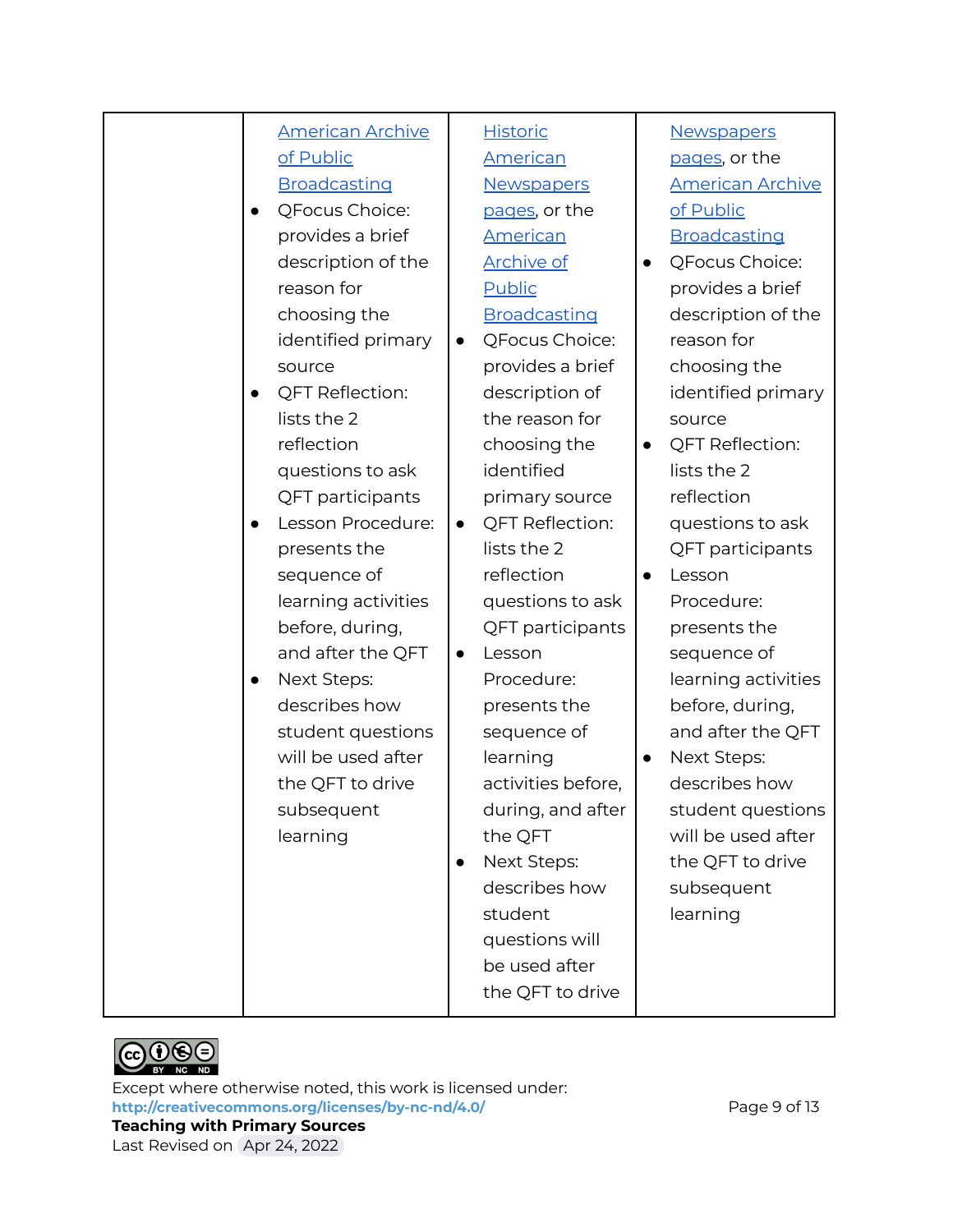|                                                                                        |                                                                                                                                                                                                                                                                                                  | subsequent<br>learning                                                                                                                                                                                                                                                                                      |                                                                                                                                                                                                                                                                                                                  |
|----------------------------------------------------------------------------------------|--------------------------------------------------------------------------------------------------------------------------------------------------------------------------------------------------------------------------------------------------------------------------------------------------|-------------------------------------------------------------------------------------------------------------------------------------------------------------------------------------------------------------------------------------------------------------------------------------------------------------|------------------------------------------------------------------------------------------------------------------------------------------------------------------------------------------------------------------------------------------------------------------------------------------------------------------|
| <b>Artifact 3:</b><br><b>Primary</b><br><b>Source QFT</b><br>Lesson<br><b>Evidence</b> | Lesson evidence<br>includes all of the<br>following:<br>pictures or<br>transcriptions of<br>10-12 or fewer<br>participant<br>(students or<br>colleagues)<br>questions<br>pictures or<br>$\bullet$<br>transcriptions of a<br>reflection on the<br>process from 5-6<br>students or 2<br>colleagues | Lesson evidence<br>includes 1 of the<br>following 2 options:<br>pictures or<br>$\bullet$<br>transcriptions of<br>7-8 participant<br>(students or<br>colleagues)<br>questions<br>pictures or<br>$\bullet$<br>transcriptions of<br>a reflection on<br>the process<br>from $4-5$<br>students or 1<br>colleague | Lesson evidence<br>includes 1 of the<br>following 2 options:<br>pictures or<br>$\bullet$<br>transcriptions of 6<br>or fewer<br>participant<br>(students or<br>colleagues)<br>questions<br>pictures or<br>$\bullet$<br>transcriptions of a<br>reflection on the<br>process from 3-4<br>students or 1<br>colleague |



Except where otherwise noted, this work is licensed under: **<http://creativecommons.org/licenses/by-nc-nd/4.0/>** Page 10 of 13 **Teaching with Primary Sources** Last Revised on Apr 24, 2022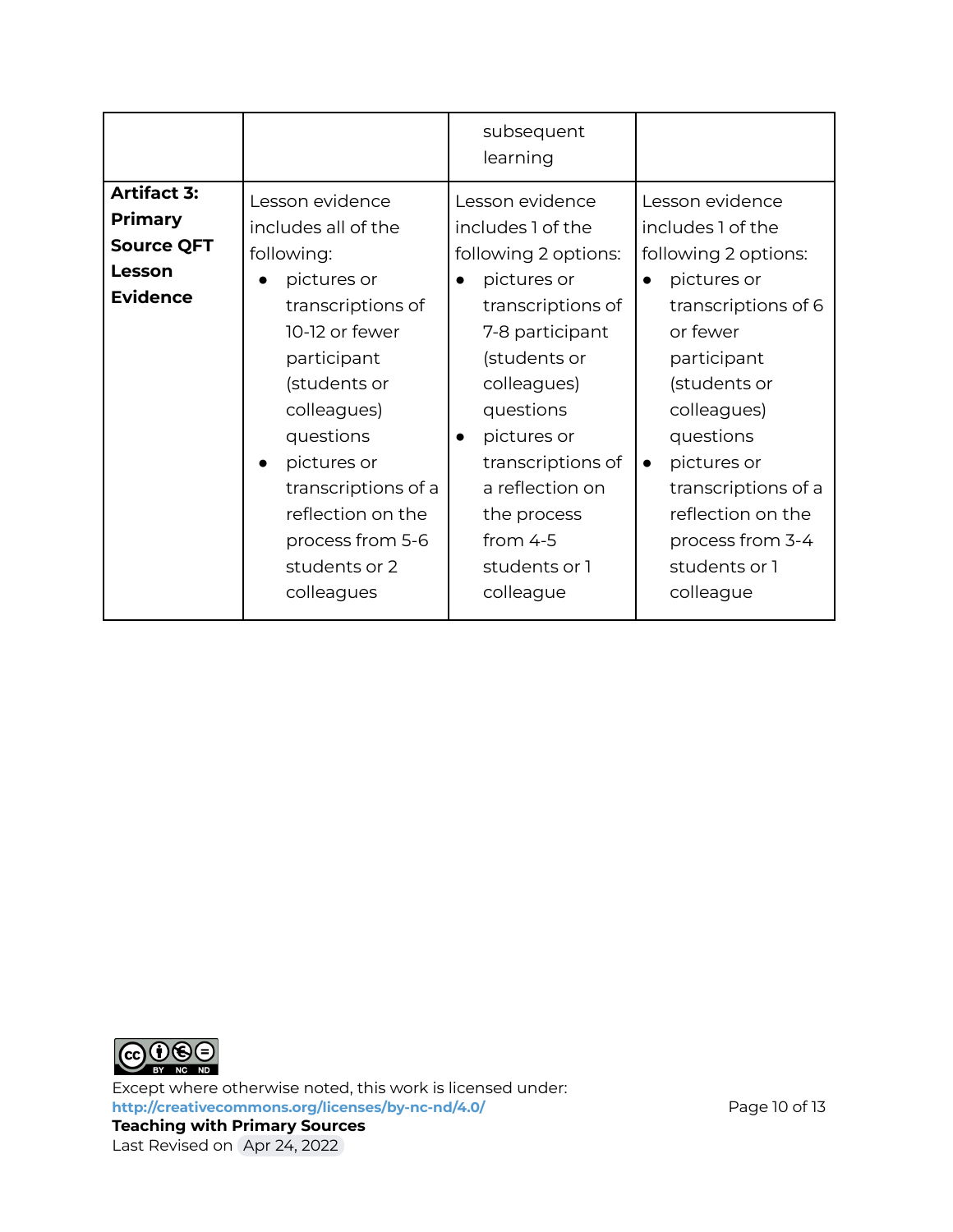| <b>Artifact 4:</b> | Lesson analysis               | Lesson analysis           | Lesson analysis               |
|--------------------|-------------------------------|---------------------------|-------------------------------|
| <b>Primary</b>     | (300-600 words)               | (300-600 words)           | (300-600 words)               |
| <b>Source QFT</b>  | includes all of the           | includes most of          | includes the                  |
| <b>Analysis</b>    | following:                    | the following:            | following:                    |
|                    | presents 3<br>$\bullet$       | presents 2                | presents 2                    |
|                    | questions that                | questions that            | questions that                |
|                    | stood out and                 | stood out and             | stood out but                 |
|                    | describe why                  | describe why              | don't provide a               |
|                    | describes an<br>$\bullet$     | describes an<br>$\bullet$ | description                   |
|                    | aspect of                     | aspect of                 | describes an                  |
|                    | participant                   | participant               | aspect of                     |
|                    | response to the               | response to the           | participant                   |
|                    | QFocus that was               | QFocus that was           | response to the               |
|                    | surprising or                 | surprising or             | QFocus that was               |
|                    | intriguing                    | intriguing                | surprising or                 |
|                    | describes<br>$\bullet$        | describes<br>$\bullet$    | intriguing                    |
|                    | methods to                    | methods to                | describes<br>$\bullet$        |
|                    | improve the                   | improve the               | methods to                    |
|                    | design and                    | design and                | improve the                   |
|                    | presentation of a             | presentation of           | design and                    |
|                    | primary source                | a primary                 | presentation of a             |
|                    | QFocus                        | source QFocus             | primary source                |
|                    | describes themes<br>$\bullet$ | describes<br>$\bullet$    | QFocus                        |
|                    | in participant                | themes in                 | describes themes<br>$\bullet$ |
|                    | reflections and               | participant               | in participant                |
|                    | insights they                 | reflections and           | reflections and               |
|                    | provide about the             | insights they             | insights they                 |
|                    | lesson content                | provide about             | provide about the             |
|                    | describes how<br>$\bullet$    | the lesson                | lesson                        |
|                    | participant                   | describes how             | describes how                 |
|                    | reflections on the            | participant               | participant                   |
|                    | QFT lesson                    | reflections on            | reflections on the            |
|                    | process differ from           | the QFT lesson            | QFT lesson                    |
|                    |                               | process differ            | process differ                |



Except where otherwise noted, this work is licensed under: **<http://creativecommons.org/licenses/by-nc-nd/4.0/>** Page 11 of 13 **Teaching with Primary Sources** Last Revised on Apr 24, 2022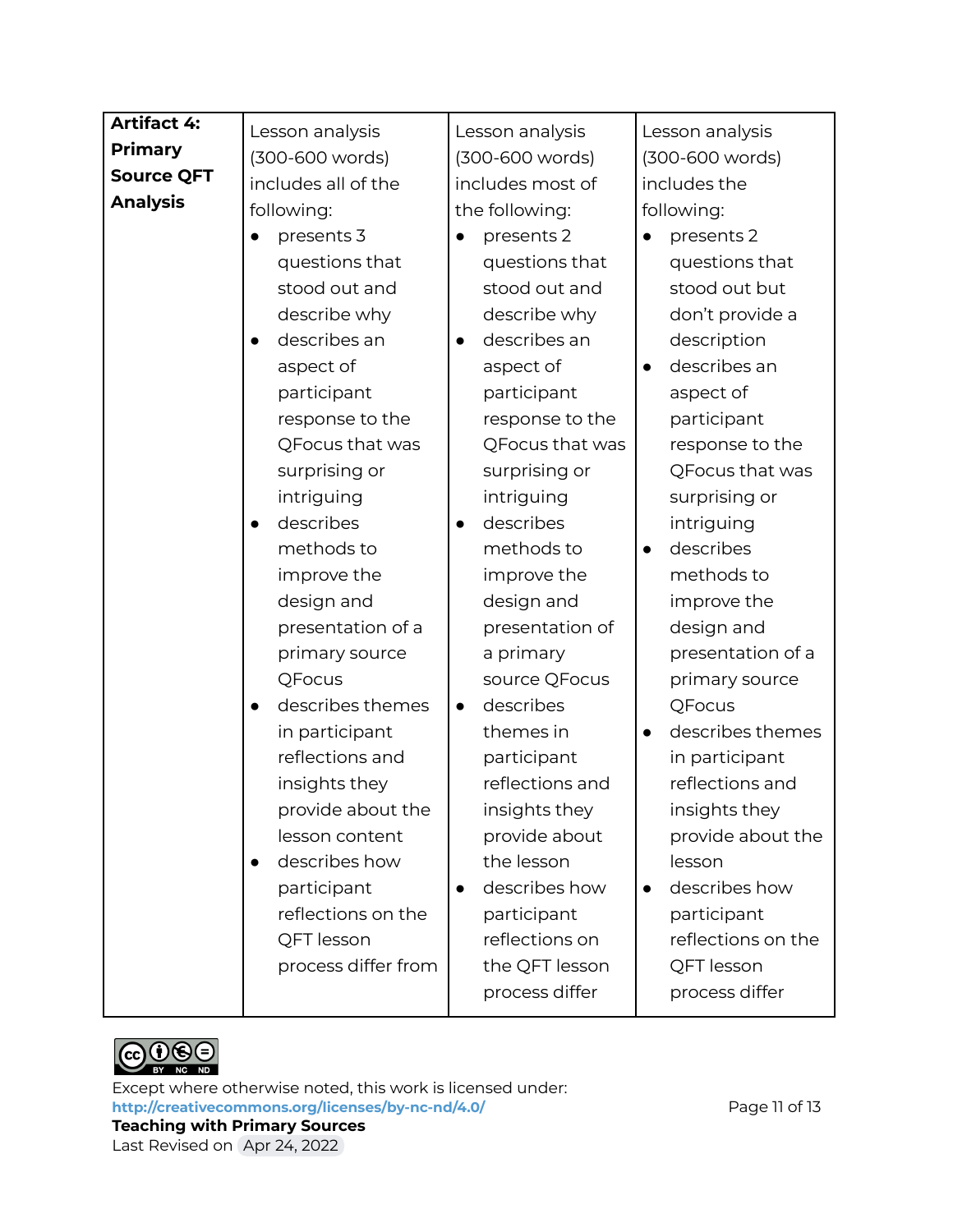| typical responses | from typical  | from typical  |
|-------------------|---------------|---------------|
| to other lessons  | responses to  | responses to  |
|                   | other lessons | other lessons |

#### Part 3. Reflection

(200-500 words)

Use the word count as a guide to write a personal reflection about your work on this micro-credential. For tips on writing a good reflection review the following resource:

#### How Do I Write a Good Personal [Reflection?](https://isthismystory.com/learning/how-do-i-write-a-good-personal-reflection/)

*Please copy and paste the following reflective prompts and questions into a document and respond to them without including any identifying information.*

- 1. What did you learn about the importance of questioning through this process?
- 2. How could you use this strategy with another topic or subject?
- 3. Create an outline you could use to present to your colleagues about using the QFT with primary sources from the Library of Congress. Be sure to include information on the benefits of using student questions to tailor learning resources, activities, and/or learning artifacts within a lesson or unit.

**Passing:** Reflection provides evidence that this micro-credential has had a positive impact on both educator practice and student success. It also provides, specific actionable steps that show how the educator will continue to build on this competency; and steps to advocate for the efficacy and value of inquiry learning with primary sources using the Question Formulation Technique.



Except where otherwise noted, this work is licensed under: <http://creativecommons.org/licenses/by-nc-nd/4.0/> **Page 12 of 13 Teaching with Primary Sources** Last Revised on Apr 24, 2022